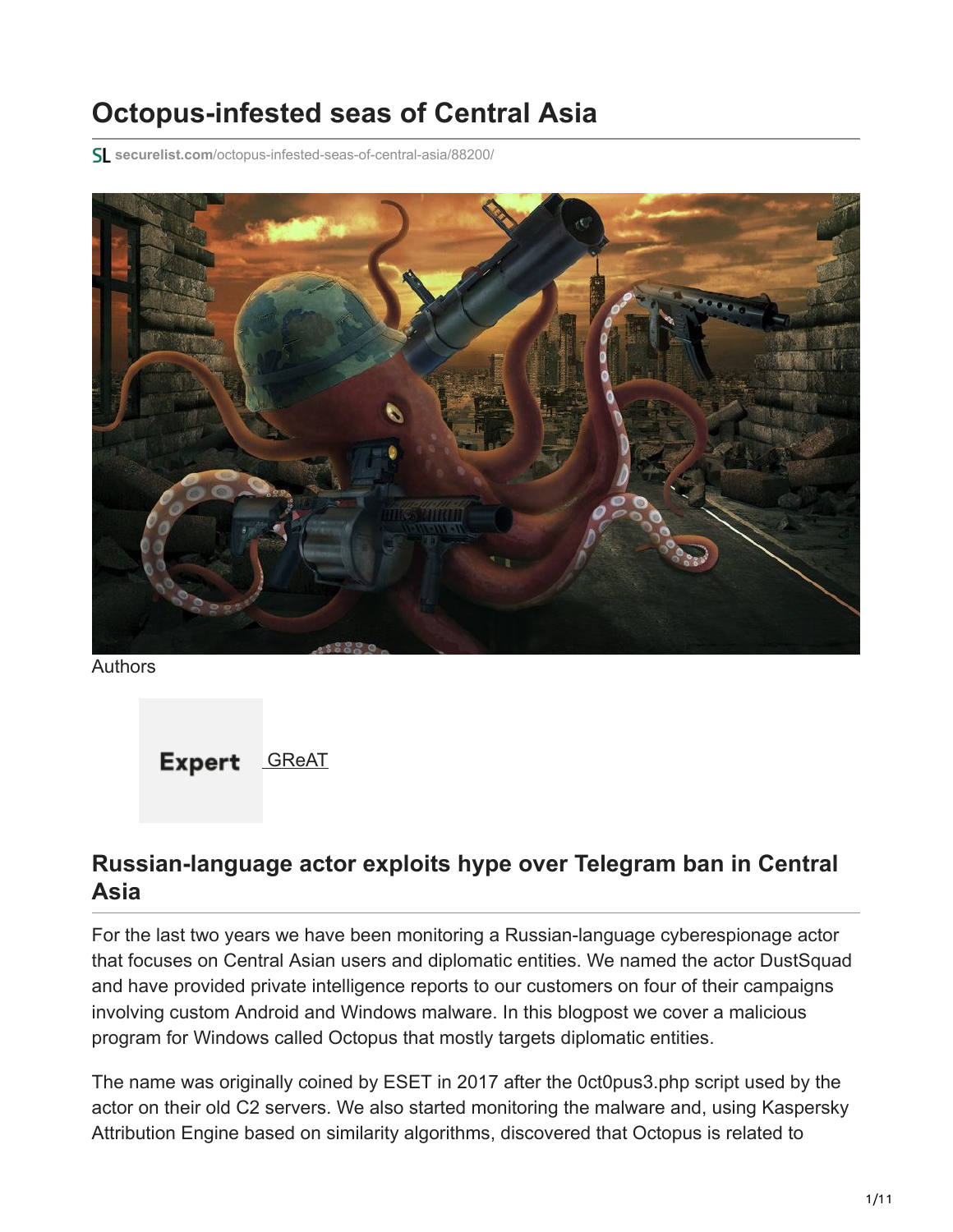DustSquad, something we reported in April 2018. In our telemetry we tracked this campaign back to 2014 in the former Soviet republics of Central Asia (still mostly Russian-speaking), plus Afghanistan.

In the case of Octopus, DustSquad used Delphi as their programming language of choice, which is unusual for such an actor. Among others exceptions are the Russian-language Zebrocy (Sofacy's Delphi malware), the Hindi-language DroppingElephant and the Turkishlanguage StrongPity. Although we detected Octopus victims that were also infected with Zebrocy/Sofacy, we didn't find any strong similarities and we don't consider the two actors to be related.

## **What happened?**

In April 2018 we discovered a new Octopus sample pretending to be Telegram Messenger with a Russian interface. We couldn't find any legitimate software that this malware appears to be impersonating; in fact, we don´t believe it exists. The Trojan uses third-party Delphi libraries like The Indy Project for JSON-based C2 communications and TurboPower Abbrevia (sourceforge.net/projects/tpabbrevia) for compression. Malware persistence is basic and achieved via the system registry. The server side uses commercial hosting in different countries with .php scripts deployed. Kaspersky Lab products detect the Octopus Trojan as Trojan.Win32.Octopus.gen. For more information, please contact: [intelreports@kaspersky.com.](http://10.10.0.46/mailto:intelreports@kaspersky.com)

# **Technical details**

The attackers used the potential Telegram ban in Kazakhstan to push its dropper as an alternative communication software for the political opposition.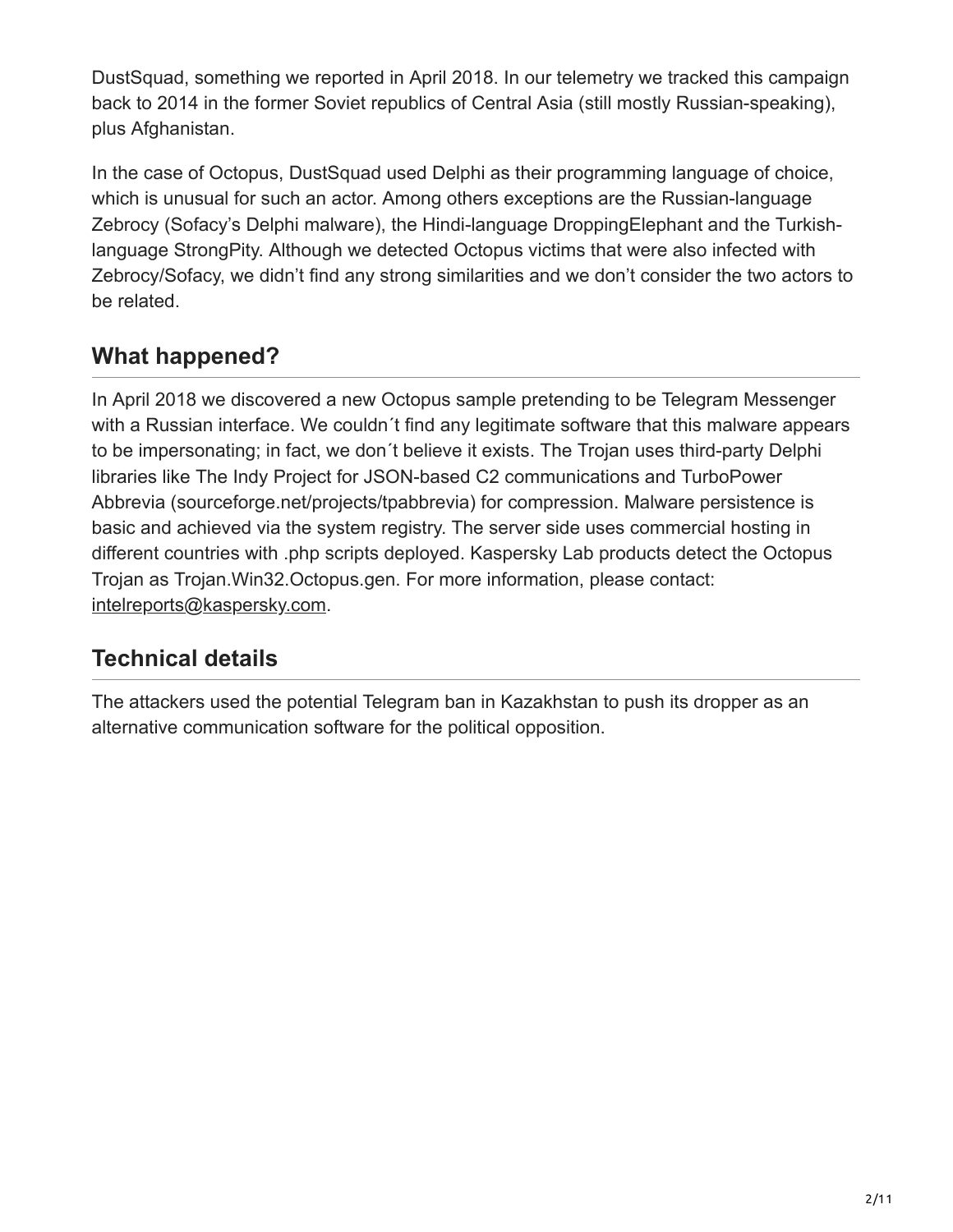

*'Telegram messenger' establishes network module persistence in the simplest way and starts the module*

We can't confirm how this malware is being distributed, although it clearly uses some form of social engineering. This actor previously used spear phishing to spread malware.

| <b>Dropper</b>          |                                           |               |                                |  |  |
|-------------------------|-------------------------------------------|---------------|--------------------------------|--|--|
|                         | MD5 hash 979eff03faeaeea5310df53ee1a2fc8e |               |                                |  |  |
| <b>Name</b>             | dvkmailer.zip                             |               |                                |  |  |
| <b>Archive contents</b> |                                           |               |                                |  |  |
|                         | d6e813a393f40c7375052a15e940bc67          | CsvHelper.dll | Legit .NET CSV files<br>parser |  |  |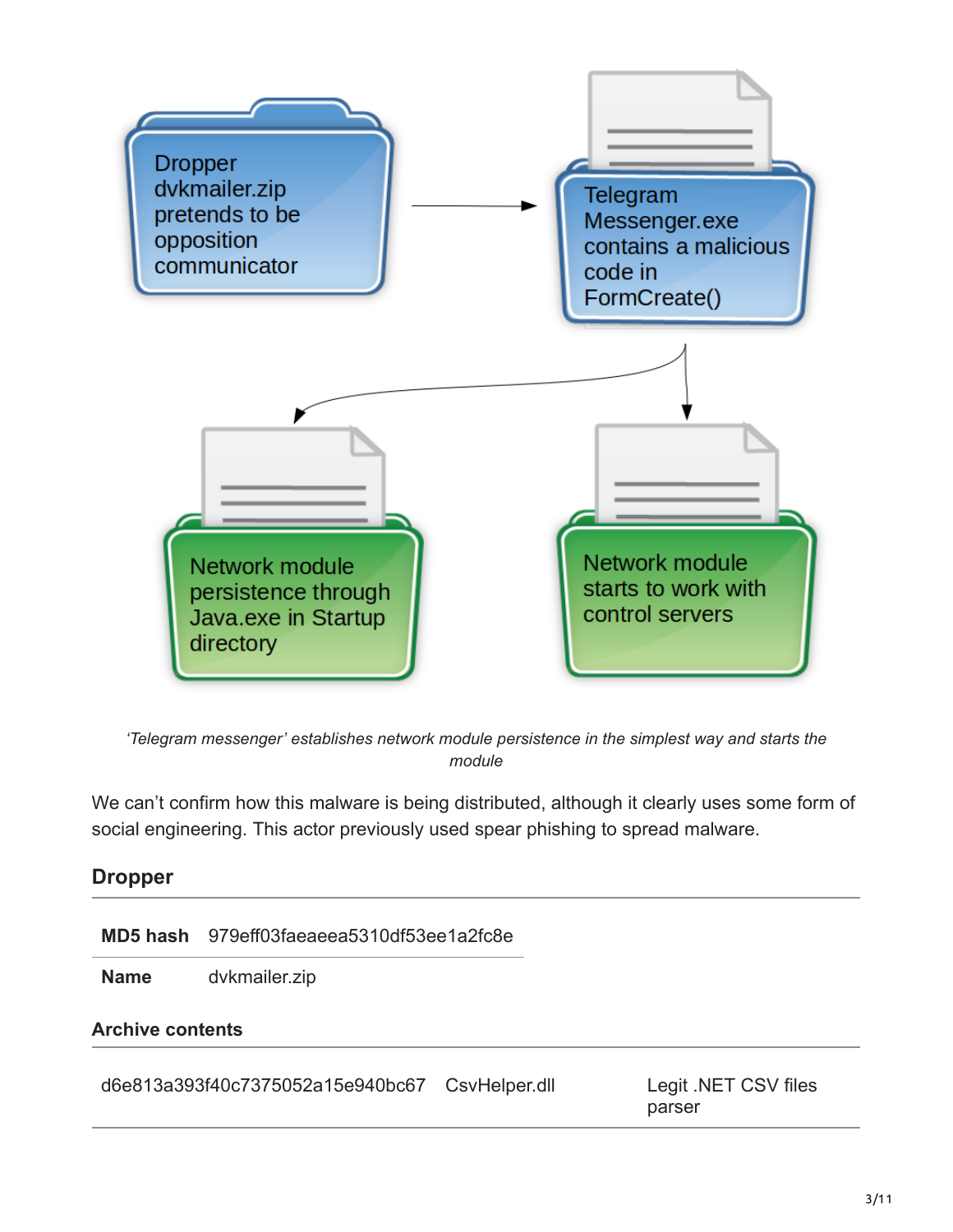| 664a15bdc747c560c11aa0cf1a7bf06e | Telegram<br>Messenger.exe | Persistence and<br>launcher |
|----------------------------------|---------------------------|-----------------------------|
| 87126c8489baa8096c6f30456f5bef5e | TelegramApi.dll           | Network module              |
| d41d8cd98f00b204e9800998ecf8427e | Settings.json             | Empty                       |

#### **Launcher**

| <b>MD5 hash</b> | 664a15bdc747c560c11aa0cf1a7bf06e              |
|-----------------|-----------------------------------------------|
| File name       | Telegram Messenger.exe                        |
|                 | <b>PE timestamp</b> 2018.03.18 21:34:12 (GMT) |
|                 | Linker version 2.25 (Embarcadero Delphi)      |

Before any user interaction, inside the FormCreate() function the launcher checks for a file named TelegramApi.dll in the same directory. If it exists, the launcher copies the network module to the startup directory as Java.exe and runs it.

Delphi Visual Component Library (VCL) programs are based on event handlers for form elements. Such programs are extremely large (about 2.6 MB and 12,000 functions), but all this code is mostly used to handle the visual components and run-time libraries. There are only three programmer-defined handlers for controlling elements inside the Octopus launcher.

| <b>Function name</b>   | <b>Functionality</b>                                                                                                   |
|------------------------|------------------------------------------------------------------------------------------------------------------------|
| FormCreate()           | Runs as constructor before any user activity. Makes the network<br>module persistent via Startup directory and runs it |
| Button1Click()         | Shows the explorer dialog window to choose the "mailing file"                                                          |
| DateTimePicker1Click() | Shows calendar to select the "mailing date"                                                                            |

There is no handler for the 'Send mailing' button, so the launcher pretends to be an alternative communicator that in reality does nothing. This may be because the malware is still unfinished – after all, messages sent through it could be of value to the attackers. However, we believe it is more likely that the malware was created in a hurry and the attackers decided to skip any communication features.

### **Network module**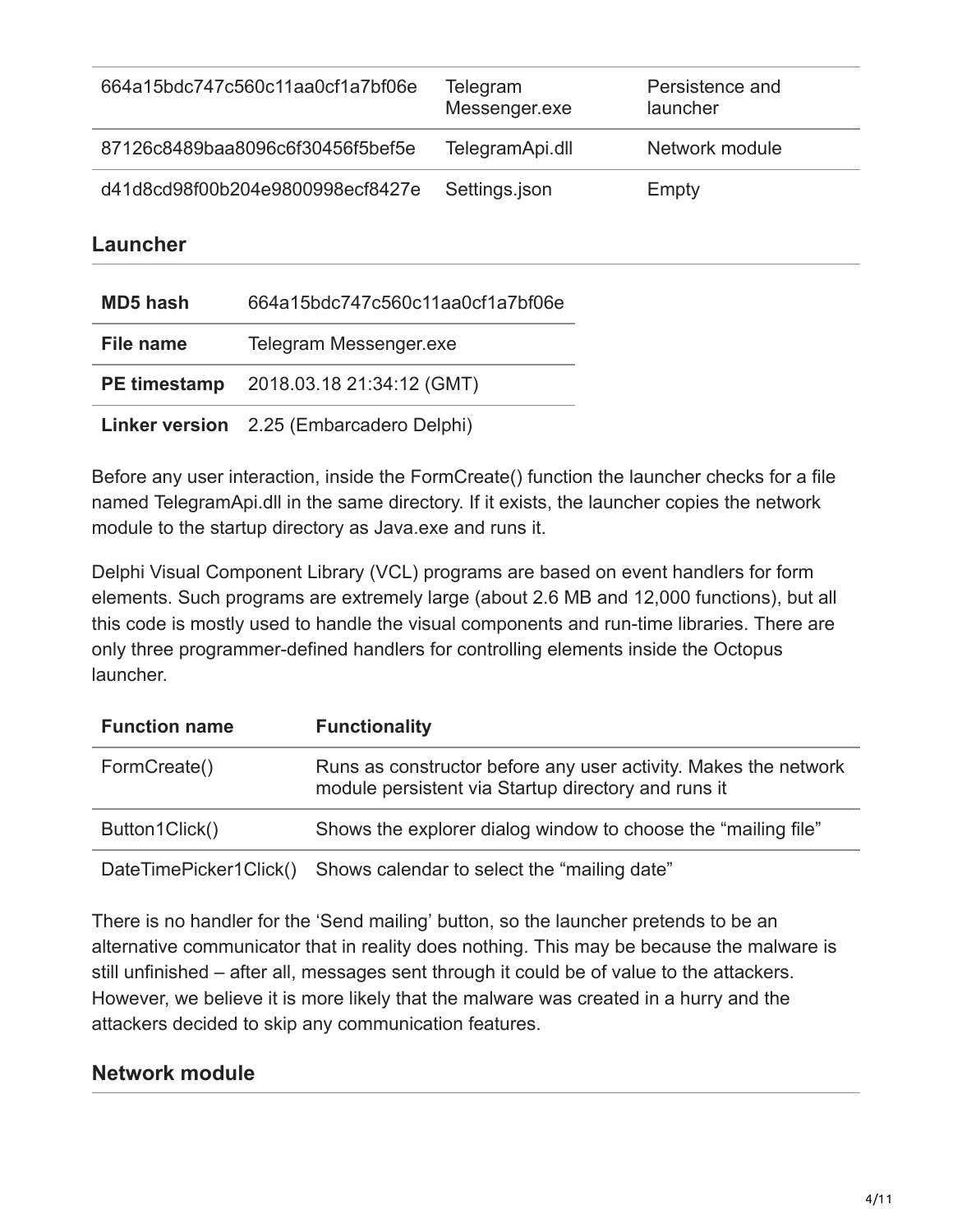

**Linker version** 2.25 (Embarcadero Delphi)

Despite the file extension, this network module is a self-sufficient portable executable file and not a dynamic-link library. The first sample checks for files with names like 1?????????.\* in the user's temporary folder and deletes any files it finds. Then it creates .profiles.ini in the Application Data directory where the malware stores its log.

| <b>HTTP request</b>                | <b>Response</b>                                                                                                                                         |
|------------------------------------|---------------------------------------------------------------------------------------------------------------------------------------------------------|
| GET/d.php?check JSON "ok"          |                                                                                                                                                         |
| GET/d.php?servers JSON domain name |                                                                                                                                                         |
| GET /i.php?check= JSON "ok"        |                                                                                                                                                         |
|                                    | $\overline{D}\cap\overline{D}$ is a function of $\overline{D}$ . In the second contract of the second decoded on $\overline{D}\cap\overline{D}$ defined |

POST /i.php?query= JSON response code or command depends on POST data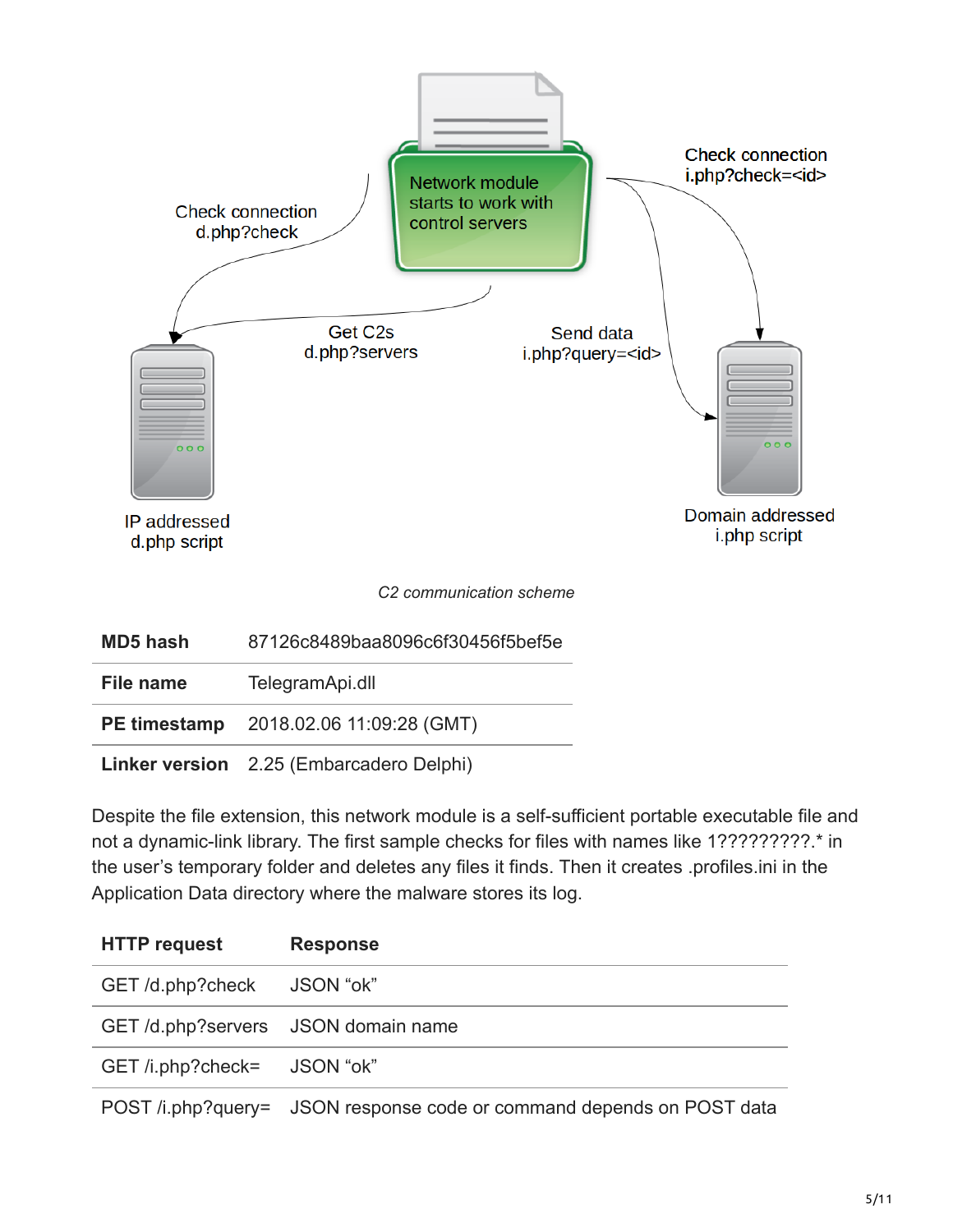

*First stage .php script to check connection and get C2 domain name*

All network modules consist of hardcoded IP addresses belonging to commercial webhosting services based in different countries. The operators simply deploy their first-stage .php script in them, which will check the connection and get the actual C2 server domain name using an HTTP GET request.



{"servers":[{"ip addr":"porenticofacts.com"}]}

*After the initial connection check, the malware receives a JSON with the actual C2 domain name*



*Then the network module checks against the hardcoded victim's id*

The network module checks against a 32-digit hardcoded victim id and sends the gathered data to the C2 using a HTTP POST request. In terms of programming, this id is strange, because the malware simultaneously 'fingerprints' its victim with an MD5 hash of its system data.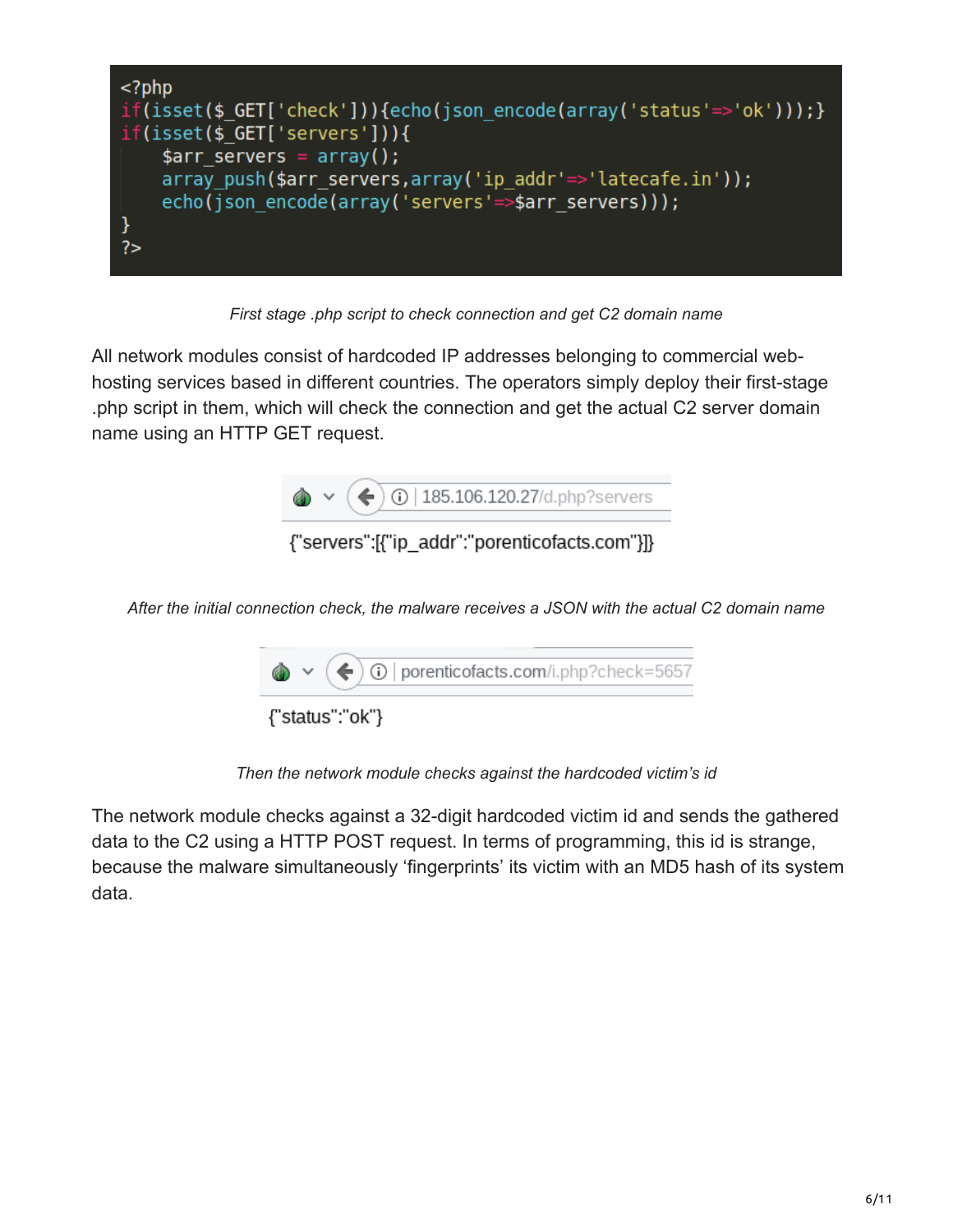

*JSON-based gathered data sent in a HTTP POST base64-encoded request*

All communication with the C2s is based on JSON-formatted data and the HTTP protocol. For that, the developers used The Indy Project (indyproject.org) publicly available library as well as the third-party TurboPower Abbrevia (sourceforge.net/projects/tpabbrevia) for compression.

After all the initial HTTP GET requests, the malware starts to gather JSON-formatted system data. For all the fixed drives in the system, the network module stores the disk name and size, as well as computer and user name, Windows directory, host IP, etc. One interesting field is "vr":"2.0″ which appears to be the malware version encoded in the communication protocol.

The 'id' field is the victim's fingerprint for which the malware actively uses the Windows Management Instrumentation mechanism. The Trojan runs WMIC.exe with the following arguments:

C:\WINDOWS\system32\wbem\WMIC.exe computersystem get Name /format:list

C:\WINDOWS\system32\wbem\WMIC.exe os get installdate /format:list

C:\WINDOWS\system32\wbem\WMIC.exe path CIM\_LogicalDiskBasedOnPartition get Antecedent,Dependent

Then the module concatenates the gathered ids and computes an MD5 hash, which will be the victim's final id. The "act" field numbers the communication stage (0 for initial fingerprinting). After this, the HTTP POST control server returns a JSON {"rt":"30″} and the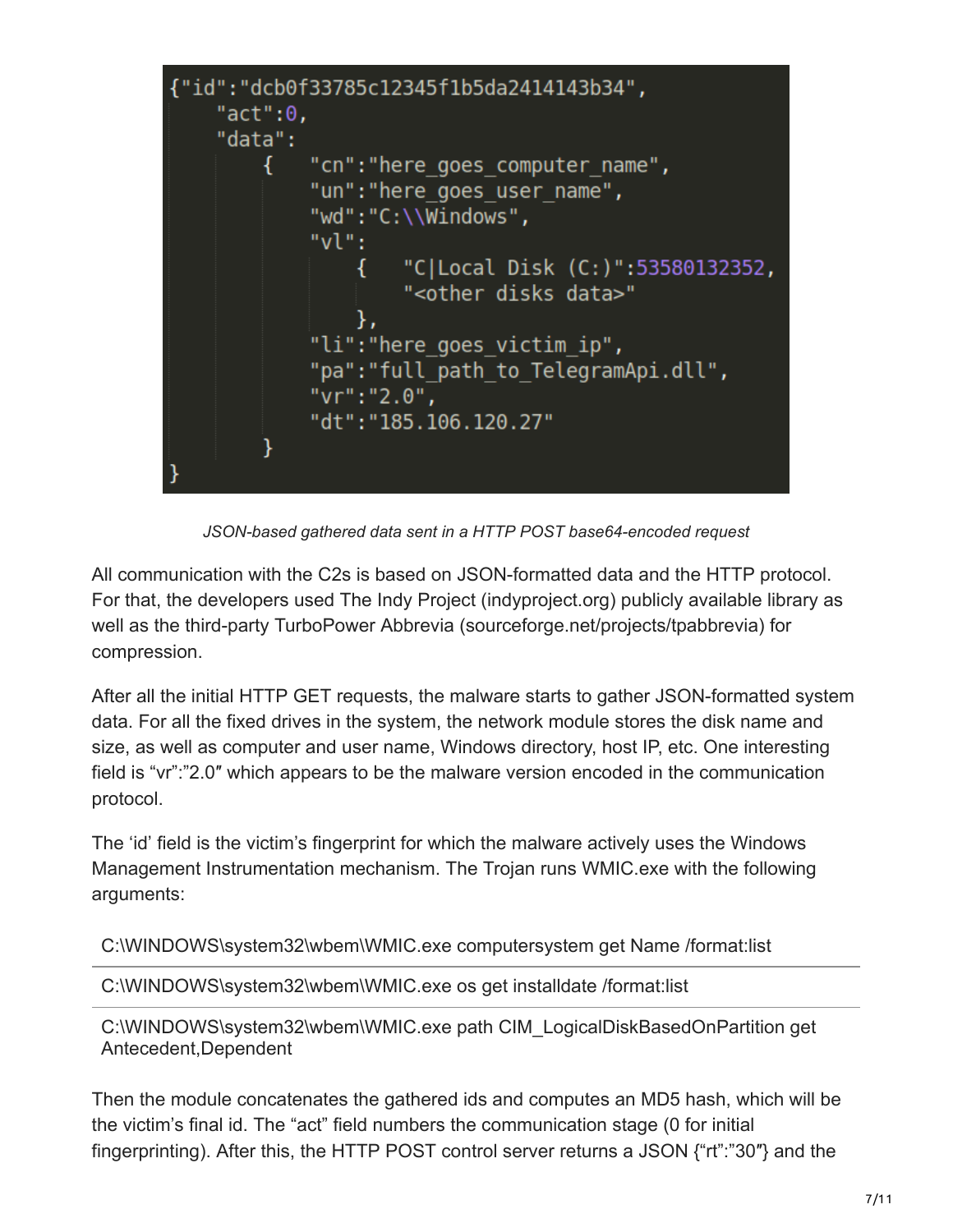client continues with the next "act" in the HTTP POST:



At this point the C2 sends a JSON with commands to execute, including uploading/downloading files, taking a screenshot and finding \*.rar archives on the host.

### **Other software**

Besides the Trojan itself, the Octopus developers used the password dumping utility [fgdump.](http://foofus.net/goons/fizzgig/fgdump/)

#### **Infrastructure**

| <b>MD5 hash</b>                  | <b>IPs</b>                        | C <sub>2</sub> domain |
|----------------------------------|-----------------------------------|-----------------------|
| 87126c8489baa8096c6f30456f5bef5e | 185.106.120.27<br>204.145.94.10   | porenticofacts.com    |
| ee3c829e7c773b4f94b700902ea3223c |                                   |                       |
| 38f30749a87dcbf156689300737a094e | 185.106.120.240<br>204.145.94.101 | certificatesshop.com  |
| 6e85996c021d55328322ce8e93b31088 | 5.188.231.101<br>103.208.86.238   | blondehairman.com     |
| 7c0050a3e7aa3172392dcbab3bb92566 | 5.8.88.87<br>103.208.86.237       | latecafe.in           |
| 2bf2f63c927616527a693edf31ecebea | 85.93.31.141<br>104.223.20.136    | hovnanflovers.com     |
| d9ad277eb23b6268465edb3f68b12cb2 | 5.188.231.101<br>103.208.86.238   | blondehairman.com     |

*The most recent samples (2017-2018) of hardcoded IPs and web domains obtained from the .php script*

### **Conclusions**

Political entities in Central Asia have been targeted throughout 2018 by different actors, including IndigoZebra, Sofacy (with Zebrocy malware) and most recently by DustSquad (with Octopus malware). Interestingly, we observed some victims who are 'threat magnets'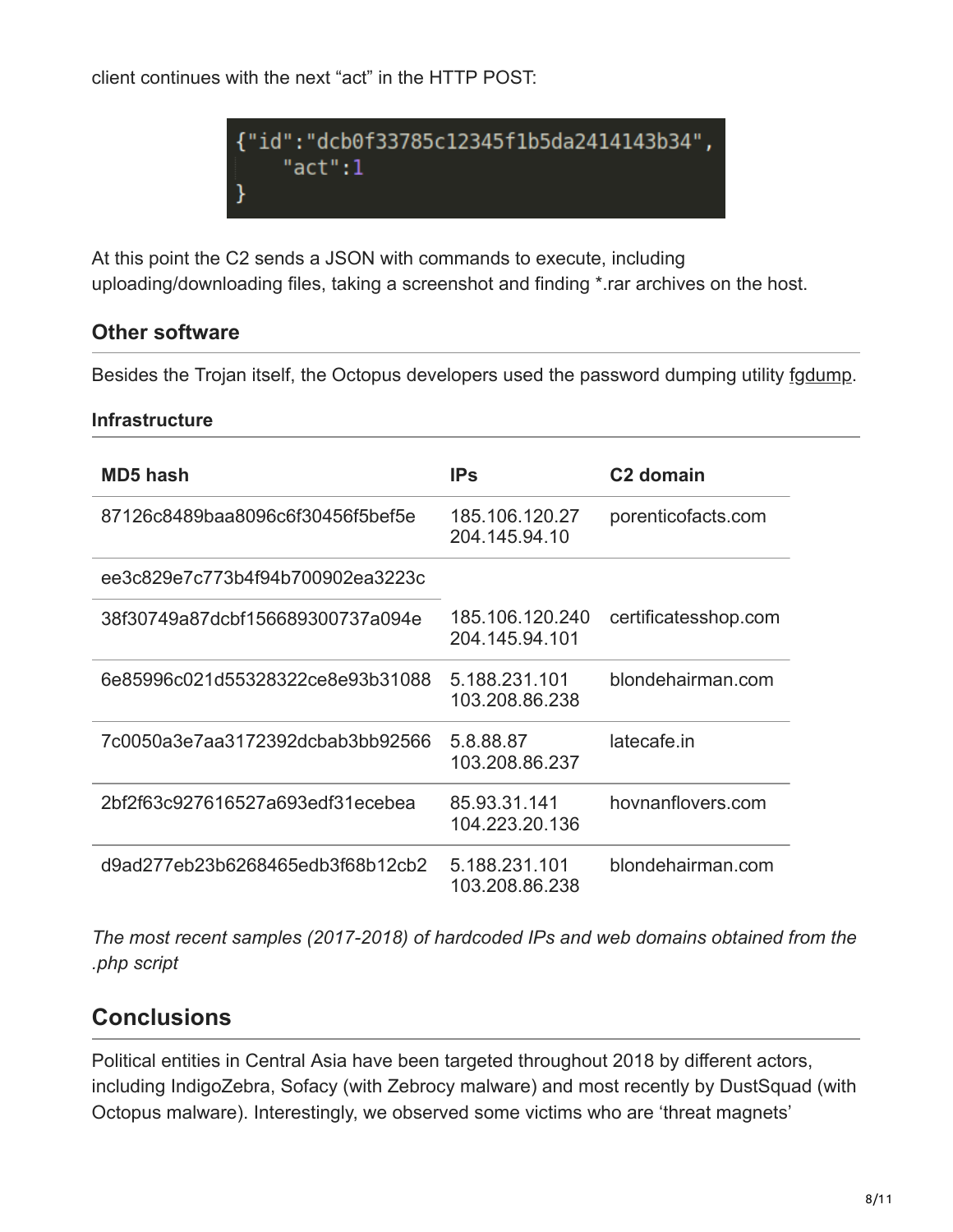targeted by all of them. From our experience we can say that the interest shown by threat actors in this region is now high, and the traditional 'players' have been joined by relative newcomers like DustSquad that have sprung up locally.

### **Indicators of compromise**

### **File hashes**

87126c8489baa8096c6f30456f5bef5e ee3c829e7c773b4f94b700902ea3223c 38f30749a87dcbf156689300737a094e 6e85996c021d55328322ce8e93b31088 7c0050a3e7aa3172392dcbab3bb92566 2bf2f63c927616527a693edf31ecebea d9ad277eb23b6268465edb3f68b12cb2

### **Domains and IPs**

85.93.31.141 104.223.20.136 5.8.88.87 103.208.86.237 185.106.120.240 204.145.94.101 5.188.231.101 103.208.86.238 185.106.120.27 204.145.94.10 hovnanflovers.com latecafe.in certificatesshop.com blondehairman.com porenticofacts.com

### **Auxiliary URLs to upload/download files:**

www.fayloobmennik.net/files/save\_new.html http://uploadsforyou.com/download/ http://uploadsforyou.com/remove/

**The following are old indicators of compromise no longer used by this actor, but which can be used for forensic purposes:**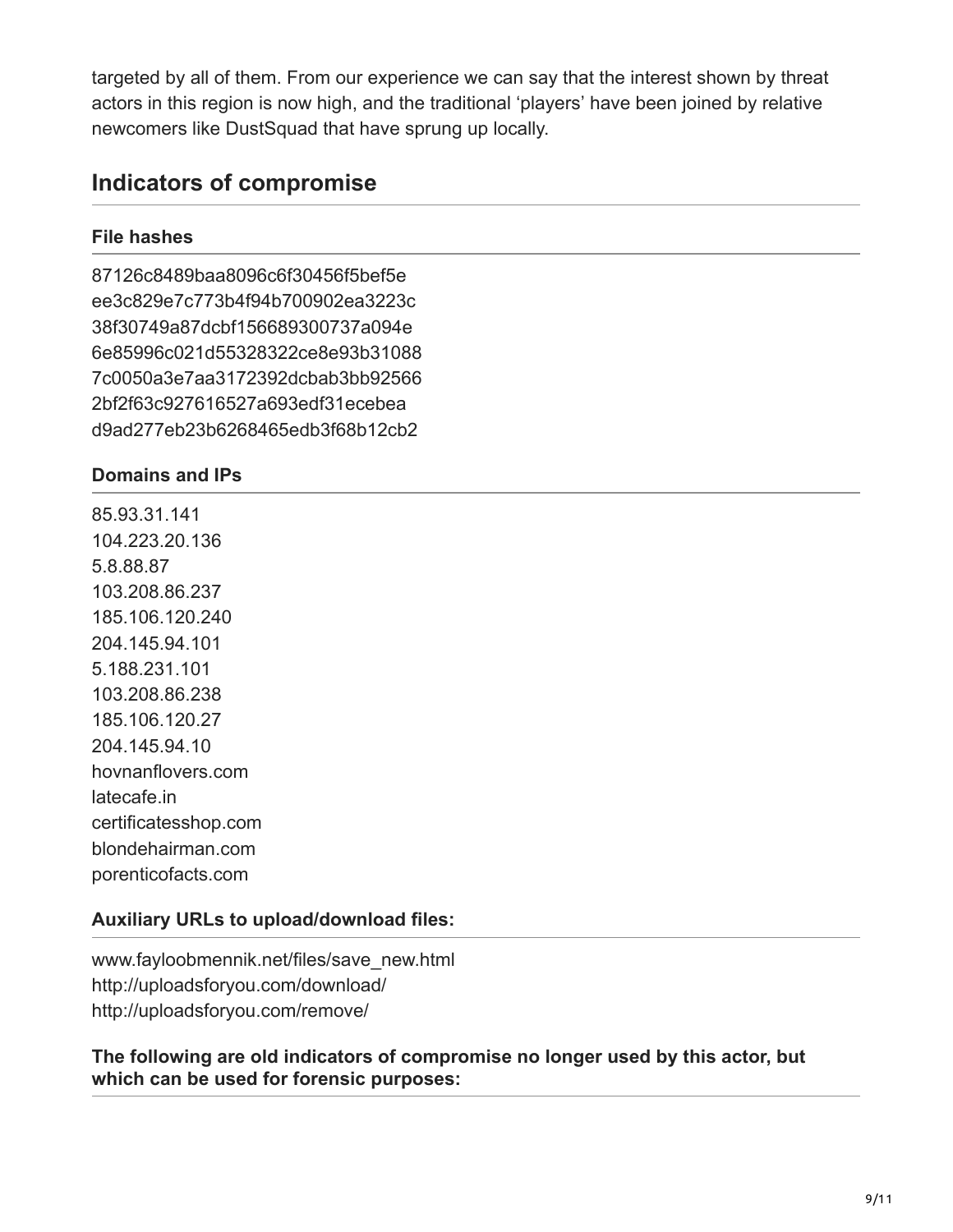031e4900715564a21d0217c22609d73f 1610cddb80d1be5d711feb46610f8a77 1ce9548eae045433a0c943a07bb0570a 3a54b3f9e9bd54b4098fe592d805bf72 546ab9cdac9a812aab3e785b749c89b2 5cbbdce774a737618b8aa852ae754251 688854008f567e65138c3c34fb2562d0 6fda541befa1ca675d9a0cc310c49061 73d5d104b34fc14d32c04b30ce4de4ae 88ad67294cf53d521f8295aa1a7b5c46 a90caeb6645b6c866ef60eb2d5f2d0c5 ae4e901509b05022bbe7ef340f4ad96c ca743d10d27277584834e72afefd6be8 ce45e69eac5c55419f2c30d9a8c9104b df392cd03909ad5cd7dcea83ee6d66a0 e149c1da1e05774e6b168b6b00272eb4 f625ba7f9d7577db561d4a39a6bb134a fc8b5b2f0b1132527a2bcb5985c2fe6b f7b1503a48a46e3269e6c6b537b033f8 4f4a8898b0aa4507dbb568dca1dedd38

### **First stage .php script placed at:**

148.251.185.168 185.106.120.46 185.106.120.47 46.249.52.244 5.255.71.84 5.255.71.85 88.198.204.196 92.63.88.142

#### **Domains returned by .php script:**

giftfromspace.com mikohanzer.website humorpics.download desperados20.es prom3.biz.ua

- [APT](https://securelist.com/tag/apt/)
- [Cyber espionage](https://securelist.com/tag/cyber-espionage/)
- [Dropper](https://securelist.com/tag/dropper/)
- [Russian-speaking cybercrime](https://securelist.com/tag/russian-speaking-cybercrime/)